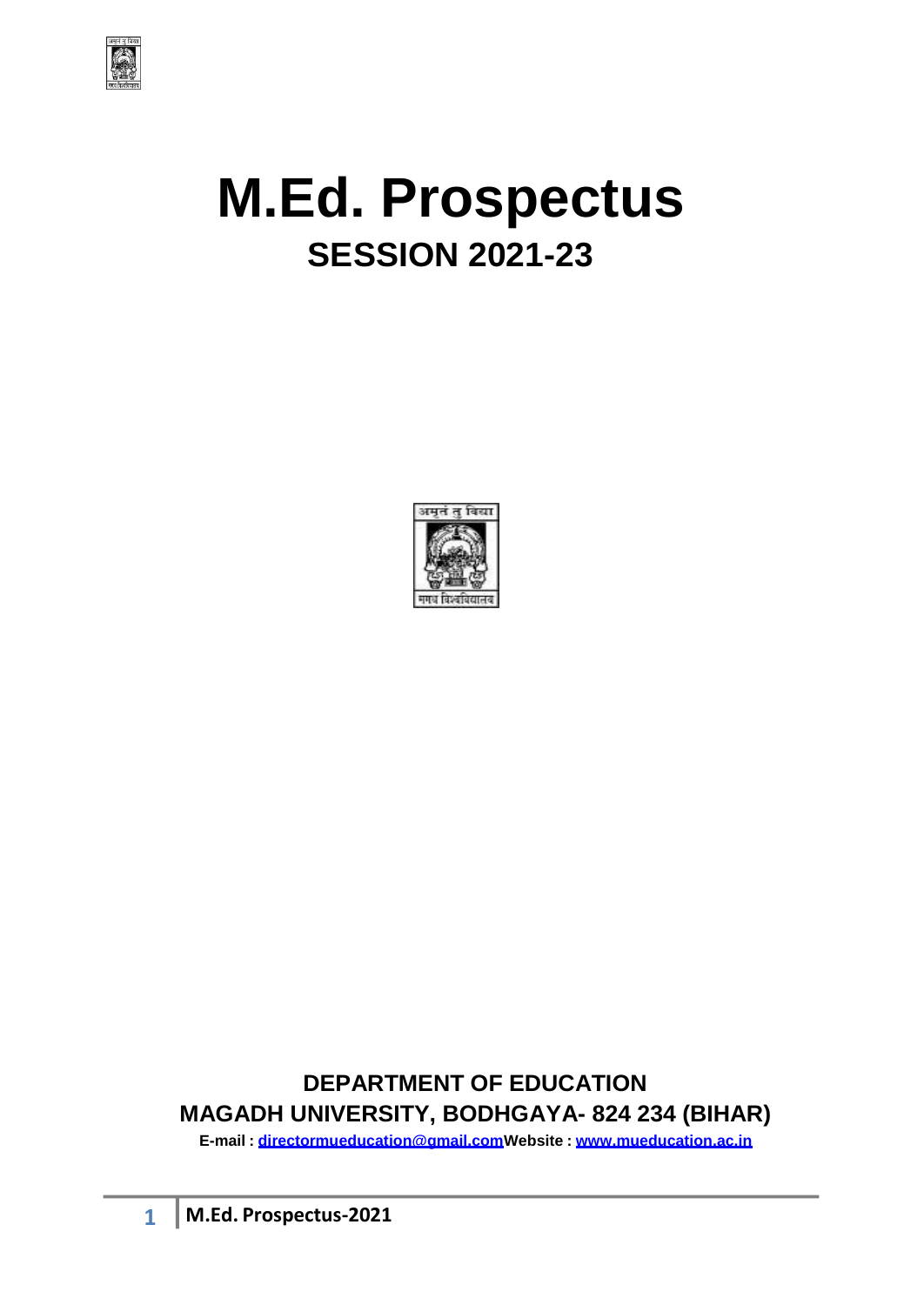

## **MASTER OF EDUCATION (M.Ed.) PROGRAMME**

#### **Preamble**

- (a) The Master of Education programme, generally known as M.Ed. is a professional programme meant for preparing teacher educators and educational professionals including curriculum developers, educational policy analysts, planners, administrators, supervisors, school Principals & researchers.
- (b) The Master of Education Programme shall be under the Faculty of Education.
- (c) Intake : 50 Students per academic year (1 Unit).

#### **Duration of Course**

- (a) The M.Ed. programme shall be of two academic years (having four semesters of six months each).
- (b) A university examination shall be held after completing every semester on the dates notified by the university.

#### **Working Days**

- (a) There shall be at least 16–18 weeks teaching/semester.
- (b) The institution concerned shall work for a minimum of thirty six hours in week (five or six days), during which physical presence in the institution of all the teachers and student-teachers shall be necessary to ensure their availability for interaction, dialogue and consultation and mentoring students.
- (c) The minimum attendance of each student shall have to be 80% for all course work and 90% for field attachment.

#### **Curriculum**

- (a) The M.Ed. programme is designed to provide opportunities for students to extend as well as to go deep in their knowledge and understanding of education, specialize in select areas, and also cultivate/ develop research capacities, leading to specialization in elementary/secondary education. The curriculum of the 2 year M.Ed. programme shall comprise of the following components :
- (b) Field immersion/attachment/internship : There shall be core courses (which shall have about 60% of credits) and specialized courses in elementary education or secondary education and dissertation with about 40% of credits.
- (c) Year 1:  $16-18$  weeks  $\times$  2 semesters + 3 weeks in summer
	- Year 2:  $16-18$  weeks  $\times$  2 semesters +3 weeks in inter-semester breaks
	- Total : 16–18 weeks  $\times$  4 semesters = 64 72 weeks; + 6 weeks for field immersion during inter-semester breaks  $= 70 - 78$  weeks.
- (d) Apart from the 6 weeks in the various inter-semester breaks, 7 weeks should be allocated to the field immersion. Each year should have a total of at least 200 working days exclusive of admissions and examination period.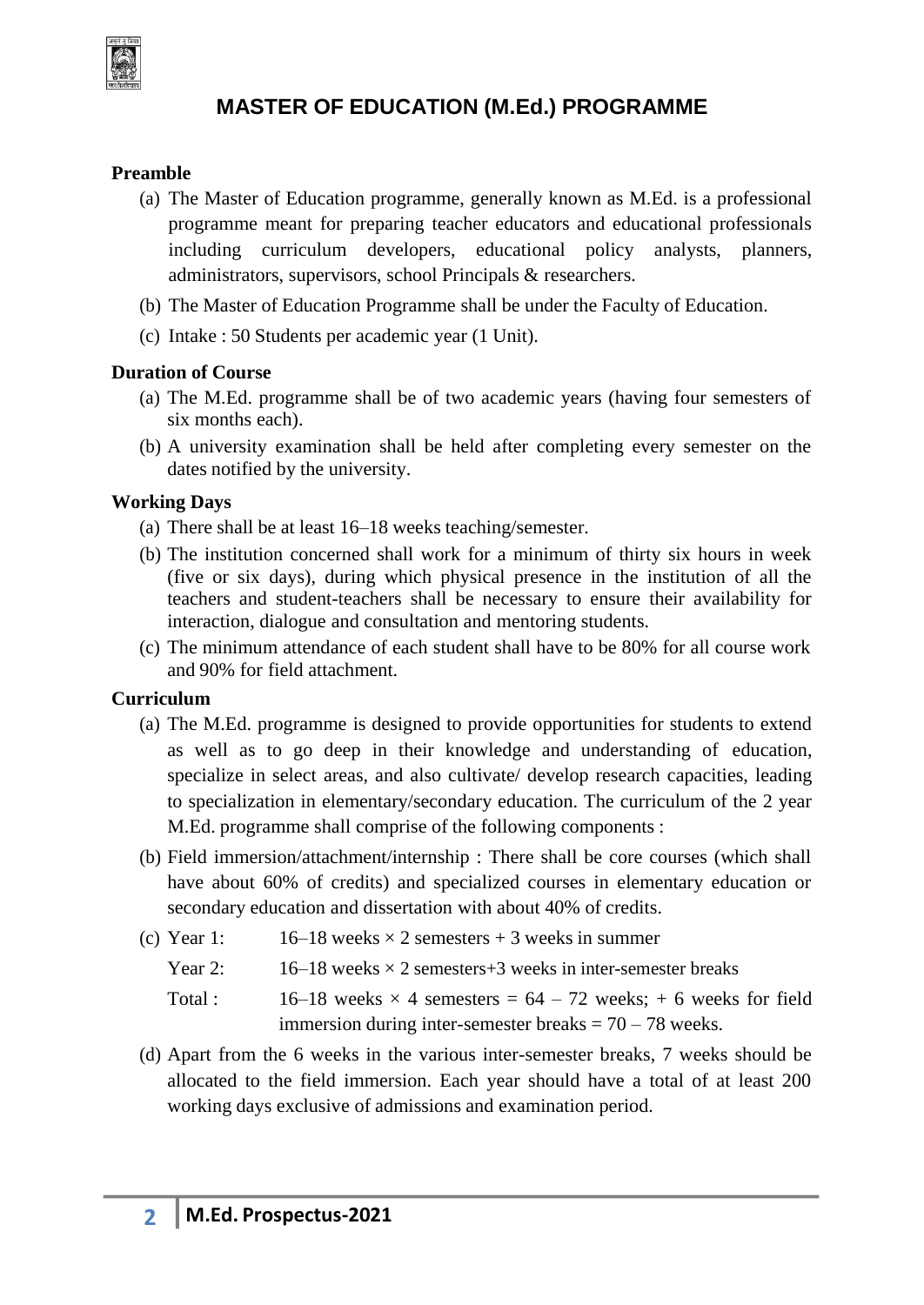

### **Guidelines for Admission**

#### **Online Application Form**

Fill the Online Application form from our website: [www.mueducation.ac.in](http://www.mueducation.ac.in/) with requisite fee Rs.1000/- (Rupees One thousand) for General, EWS & OBC and Rs. 500/- (Rupees Five hundred) for SC/ST/PH Category, in the form of demand draft in favour of "Director, Department of Education" payable at Bodhgaya. Send the DD alongwith downloaded online form to Director, Department of Education, Magadh University, BodhGaya-824 234 (Bihar) before 06 July 2021.

#### **Offline Application Form**

Those Candidates willing to fill the offline application form for M.Ed. Program can take it from the Department**.** After filling the offline Application form along with Relevant Documents and DD Send it to Department of Education, Magadh University, BodgGaya 824234 before 6<sup>th</sup> July 2021.

#### **Eligibility for Admission**

- (a) No applicant shall be admitted, who has not applied for the admission within the notified time or who on being selected for admission, does not get himself/herself admitted within the specified time, except where the delay has been condoned by the competent authority.
- (b) The reservation in seats will be given as per the rules of the Govt. of Bihar.
- (c) Relaxation in the qualified marks in favor of the reserved categories (SC/ST only) will be as per the rules of the Bihar State Govt.
- (d) Candidates belonging to other than Bihar State shall not be given benefits of reservation policies. They will be treated as a candidate of general category.
- $\triangleright$  At the time of admission, attested copy of the Caste Certificate issued by the competent authority (DM/DC/SDO/BDO) or any other authorized officer in respect of SC/ST/BC/OBC/EWS candidates is required seeking admission in reserved quota.
- **Note:** 1. online application form having misleading information is liable for rejection by the Magadh University.

2. Selected candidate is required to appear before the Counselling Board on the prescribed date as notified by the university for his/her admission.

- 3. Read and understand all the instructions/information given in the prospectus carefully.
- 4. Complete the online application form and submit the same as per given instruction.

#### **IMPORTANT CONSIDERATIONS**

#### **For Admission-cum-Counselling**

5. In case if the B.Ed. qualifying marks statement is not produced by the candidates at the time of admission the decision of the Magadh University regarding his/her eligibility and admission will be declined.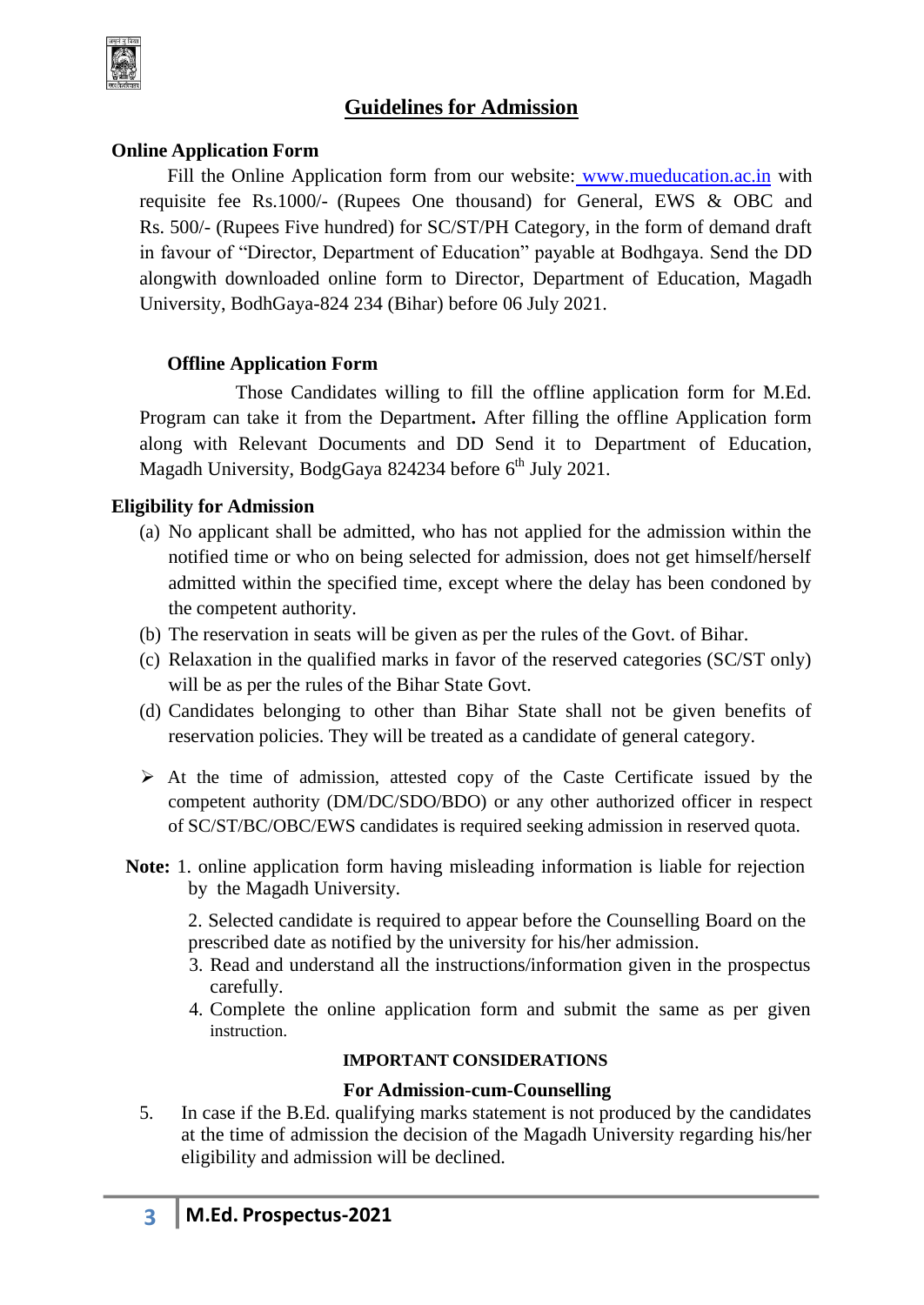

- The candidate selected for admission must pay the required/prescribed fees, in full at the time of admission annually. In no case the fee and other charges deposited at the time of Counselling/Admission will be refunded.
- 7. Since it is a self-financing course there is no provision of exemption of course fee & other charges for any category of a candidate.
- 8. Candidates are advised to retain his/her photo copy of the Demand Draft, filled application form and other relevant papers for their personal use andrecord.
- 9. No refund of course fee and other charges is allowed for any reason or any case.
- 10. Ensure the correctness of mailing address, pin code, e-mail, telephone/mobile No.
- 11. It is the responsibility of the candidates to fulfill the qualification for admission as per NCTE norms. Having been calledfor the written test/counselling does not necessarily mean acceptance of the eligibility. Their candidature may be rejected at any time or at any stage with valid reason.
- 12. The admission offered to the candidate who has been provisionally admitted to theM.Ed. programme will stand cancelled if he/she does not submit the original relevant documents to the admission in-charge at the time of admission.
- 13. Admission to M.Ed. programme will however be subjected to verification for genuinity from the original certificates/documents of the candidates. In case of any discrepancy, even at the later point of time after admission, the university reserves all right to cancel the candidate's admission and this decision will be final.
- 14. Anyone who is already in employment (either full-time or part-time or in honorary capacity) shall not be admitted to M.Ed. (Regular) course without taking leave from the employer for full academic session.

#### **RESERVATION**

i) Reservation of seats will be as per the Bihar state Govt. rules.

ii) Appearing at test examination is mandatory. The reserved category candidates will have to submit a copy of the certificate mentioning that the candidate belongs to a particular reserved category from an officer not below the rank of S.D.O.

iii) There will be 3% seat reserved for physically challenged candidates: Visually Impaired (1%), Hearing Impaired (1%) and Orthopedically Handicapped (1%). These 3% seats are within the intake limit and their respective reserved or general category. Percentage of disability will be taken into consideration at the time of selection.

#### **Entrance Test / Marks Basis Admission**

- (a) Selection for admission shall be made strictly in order of entrance test or merit i.e. percentage of marks secured by the candidate at the M.Ed. entrance test or marks merit basis in B.Ed. whichever, is applied at the time considering Covid-19 circumstances. If for any reason the entrance test not be scheduled then the process of admission will be completely on marks basis scored in B.Ed. programme.
- (b) No candidate will be permitted to appear in the test without a valid Admit Card & I.D. Card (Voter/Aadhaar). Admit Card should be presented to the invigilators/other authorized officials for verification. The candidate's identity will be verified in respect of his/her details on the Admit Card as well as I.D. card. (Voter/Aadhaar). if the identity is in doubt, the candidates may not be allowed to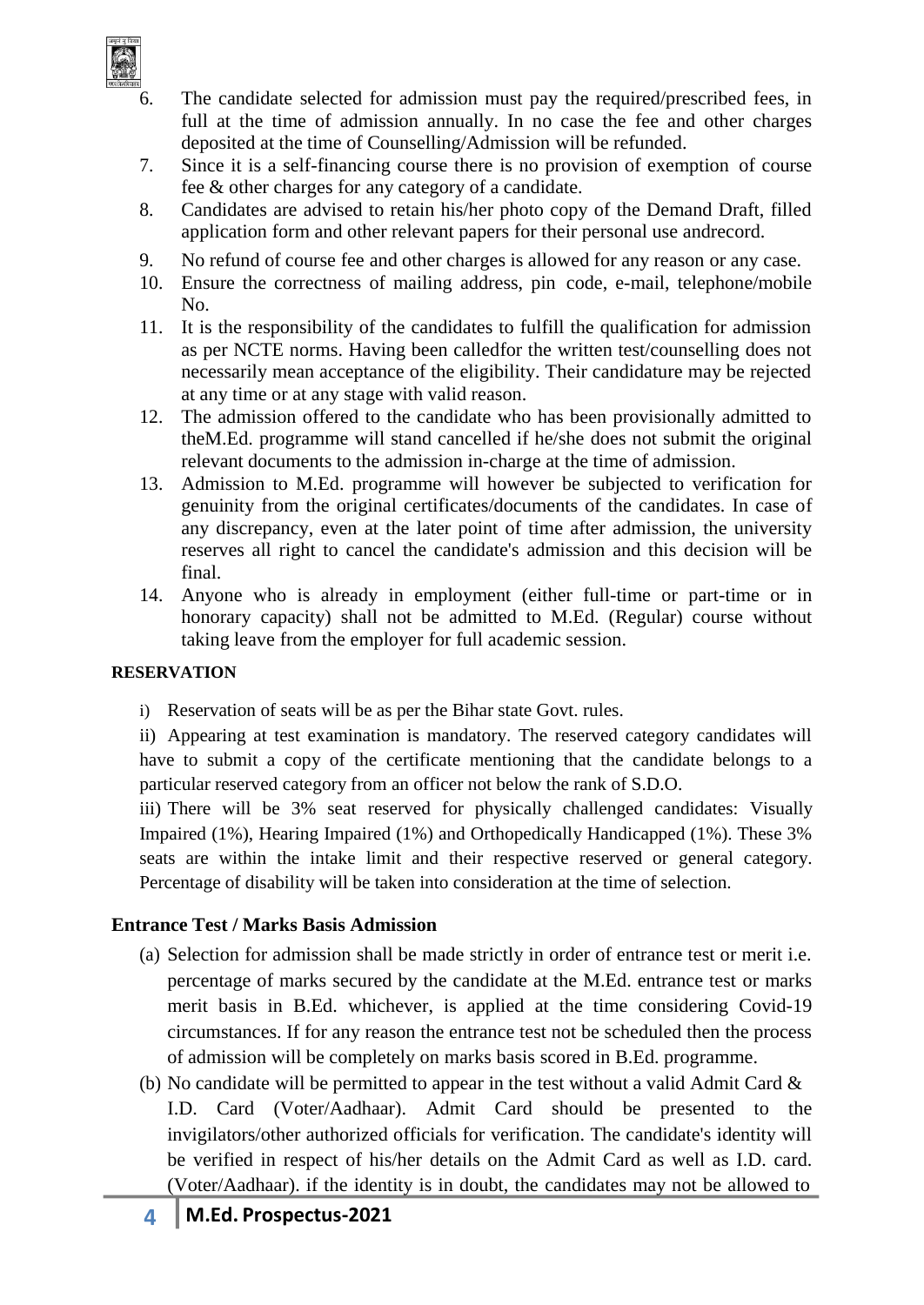

appear in the test. The authorities may at their discretion provisionally permit the candidate to appear in the test after completing formalities including taking of thumb impression/signature for further verification. No extra time will be granted for these formalities to be completed.

- (c) Selection list will be available at our website : [www.mueducation.ac.in](http://www.mueducation.ac.in/)
- (d) No telephonic inquiry will be entertained in this regard.
- (e) No change will be made in the test center allotted to the candidate under any circumstances.
- (f) Candidates absenting from entrance test will not be considered for admission.

#### **Syllabus for Entrance Test**

B.Ed. Course Syllabus and General Studies

#### **Criteria for Admission in M.Ed.**

- (a) Must be B.Ed. passed or appearing candidate.
- (b) Appearing candidate must produce B.Ed. Marks Certificate at the time of Counselling.
- (c) Admission to the M.Ed. course is on the basis of merit/entrance test.
- (d) The admission process and selection criteria of the candidates shall be made strictly as per rules of the University/Department.
- (e) No candidate can claim admission as matter of right.
- (f) Selected candidates will be informed about their selection through website or by notice board in the Department/University.
- (g) The candidate will have to produce all the original documents as mentioned above,along with the Bank Draft of the amount prescribed as fee for the course at the time of admission by the department.
- (h) The university reserves all the rights to amend the schedule, entrance test / marks basis admission process due to Covid-19.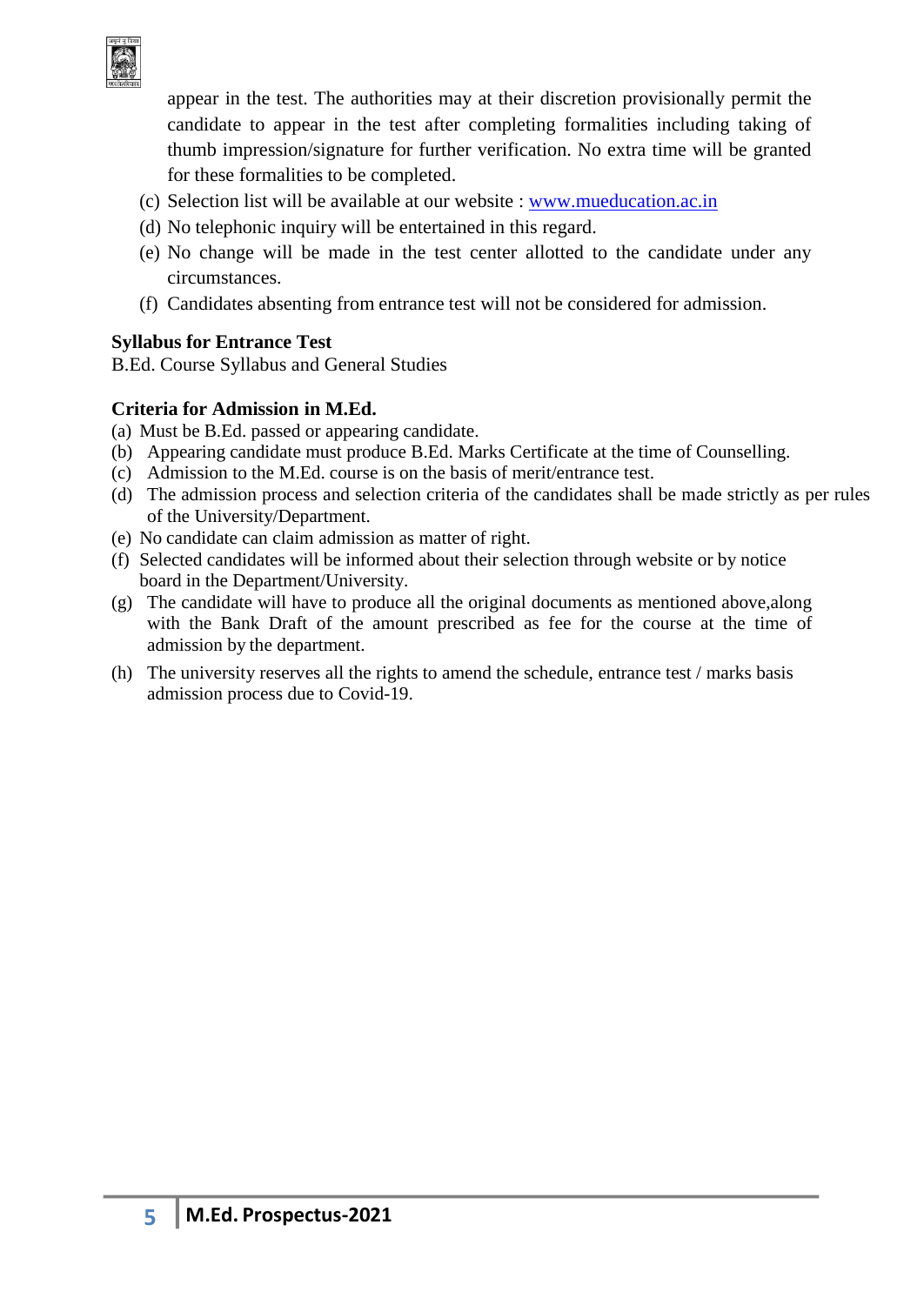

# **Scheme of Study**

| <b>Scheme of Study for Two-Year M.Ed. Programme</b>     |                                                                            |                                    |               |           |                             |
|---------------------------------------------------------|----------------------------------------------------------------------------|------------------------------------|---------------|-----------|-----------------------------|
|                                                         | [Semester Wise Distribution of the Courses]                                |                                    |               |           |                             |
| <b>SEMESTER - I (July to December)</b>                  |                                                                            |                                    |               |           |                             |
| <b>COURSE</b>                                           | <b>COURSE NAME</b>                                                         | <b>CREDIT</b>                      | <b>Theory</b> | Practicum | <b>FULL</b>                 |
| NO.                                                     |                                                                            |                                    |               |           | <b>MARKS</b>                |
| C.C.1                                                   | Psychology of Learning & Development                                       | $\overline{\mathbf{4}}$            | 80 marks      | 20 marks  | 100 marks                   |
| C.C. 2                                                  | Historical/Political & Economic<br>Perspectives of Education               | $\overline{\mathbf{4}}$            | 80 marks      | 20 marks  | 100 marks                   |
| C.C.3                                                   | Relevance of Teachers Education in<br><b>Changing Times</b>                | $\overline{\mathbf{4}}$            | 80 marks      | 20 marks  | 100 marks                   |
| C.C.4                                                   | <b>Fundamentals of Educational Research</b>                                | $\overline{\mathbf{4}}$            | 80 marks      | 20 marks  | 100 marks                   |
| *EPC 1                                                  | A. Communication and expository<br>writing                                 | $\mathbf{1}$                       |               | 50 marks  | 50 marks                    |
|                                                         | <b>B.</b> Personality Development                                          | $\mathbf{1}$                       |               |           |                             |
|                                                         | <b>Total</b>                                                               | 18                                 |               |           | 450 marks                   |
|                                                         | *EPC will be done during inter semester break.                             |                                    |               |           |                             |
|                                                         | <b>SEMESTER – II (January to June)</b>                                     |                                    |               |           |                             |
| <b>COURSE</b>                                           | <b>COURSE NAME</b>                                                         | <b>CREDIT</b>                      | <b>Theory</b> | Practicum | <b>FULL</b>                 |
| NO.                                                     |                                                                            |                                    |               |           | <b>MARKS</b>                |
| C.C.5                                                   | Sociological & Philosophical<br>Perspectives of Education                  | $\overline{\mathbf{4}}$            | 80 marks      | 20 marks  | 100 marks                   |
| C.C. 6                                                  | <b>Teacher Education-Issues and</b><br>Challenges                          | $\overline{\mathbf{4}}$            | 80 marks      | 20 marks  | 100 marks                   |
| C.C. 7                                                  | <b>Curriculum Studies</b>                                                  | $\overline{\mathbf{4}}$            | 80 marks      | 20 marks  | 100 marks                   |
| C.C. 8                                                  | <b>Innovative Teaching-Learning</b>                                        | $\overline{\mathbf{4}}$            | 80 marks      | 20 marks  | 100 marks                   |
| *C.C. 9                                                 | Dissertation $(\frac{1}{2})$                                               | $\boldsymbol{2}$                   | 40 marks      | 10 marks  | 50 marks                    |
| EPC <sub>2</sub>                                        | Internship in a Teacher Education<br>Institution                           | $\overline{\mathbf{4}}$            | 32 hrs.       | 50 marks  | 50 marks                    |
|                                                         | <b>Total</b>                                                               | 22                                 |               |           | 500 marks                   |
|                                                         | *Dissertation will be done during inter semester break.                    |                                    |               |           |                             |
| <b>SEMESTER-III (July to December)</b>                  |                                                                            |                                    |               |           |                             |
| <b>COURSE</b><br>NO.                                    | <b>COURSE NAME</b>                                                         | <b>CREDIT</b>                      | <b>Theory</b> | Practicum | <b>FULL</b><br><b>MARKS</b> |
| S.C. 1                                                  | Elementary(VIII)/Secondary (IX-XII)<br>Education for differently-abled     | $\overline{\mathbf{4}}$            | 80 marks      | 20 marks  | 100 marks                   |
| S.C. 2                                                  | <b>Curriculum Pedagogy and Assessment</b><br>(Elementary/Secondary)        | $\overline{\mathbf{4}}$            | 80 marks      | 20 marks  | 100 marks                   |
| C.C.10                                                  | <b>Advanced Research Methodology</b>                                       | $\overline{\mathbf{4}}$            | 80 marks      | 20 marks  | 100 marks                   |
| C.C.11                                                  | Creativity & Value Education                                               | $\overline{\mathbf{4}}$            | 80 marks      | 20 marks  | 100 marks                   |
| ECP <sub>3</sub>                                        | Internship                                                                 | $\overline{\mathbf{4}}$            |               | 50 marks  | 50 marks                    |
| *C.C. 12                                                | Dissertation $(\frac{1}{2})$<br>A.<br>Environment & Education<br><b>B.</b> | $\boldsymbol{2}$<br>$\overline{2}$ | 80 marks      | 20 marks  | 100 marks                   |
|                                                         | <b>Total</b>                                                               | 24                                 |               |           | 550 marks                   |
| *Dissertation will be done during inter semester break. |                                                                            |                                    |               |           |                             |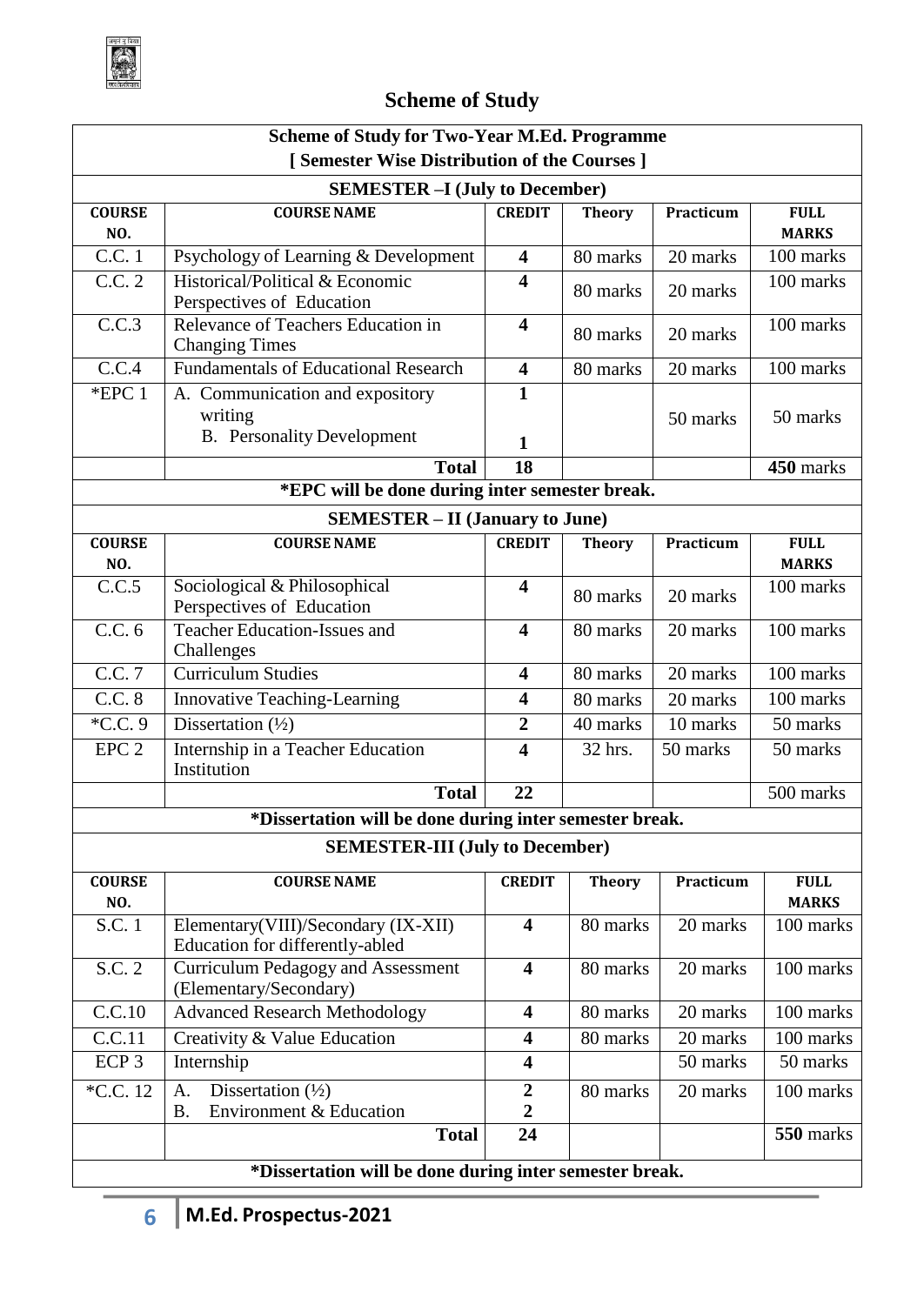

| <b>SEMESTER-IV (January to June)</b> |                                       |                       |               |           |              |
|--------------------------------------|---------------------------------------|-----------------------|---------------|-----------|--------------|
| <b>COURSE</b>                        | <b>COURSE NAME</b>                    | <b>CREDIT</b>         | <b>Theory</b> | Practicum | <b>FULL</b>  |
| NO.                                  |                                       |                       |               |           | <b>MARKS</b> |
| S.C.3                                | Policy, Economics and Planning        | $\boldsymbol{4}$      | 80 marks      | 20 marks  | 100 marks    |
|                                      | (Elementary/Secondary)                |                       |               |           |              |
| S.C. 4                               | <b>Educational Management and</b>     | $\boldsymbol{\Delta}$ | 80 marks      | 20 marks  | 100 marks    |
|                                      | Administration (Elementary/Secondary) |                       |               |           |              |
| S.C. 5                               | Educational Technology & ICT          | 4                     | 80 marks      | 20 marks  | 100 marks    |
| C.C.13                               | <b>Dissertation</b>                   | $\overline{4}$        | 32 hrs.       | 100 marks | 100 marks    |
| EPC <sub>4</sub>                     | Seminar/Group Activities, Laboratory  | 4                     |               | 100 marks | 100 marks    |
|                                      | work, Field work/Workshop (16 weeks)  |                       |               |           |              |
|                                      | <b>Total</b>                          | 20                    |               |           | 500 marks    |
| <b>Grand Total -</b>                 |                                       |                       |               |           | $2000$ marks |

 $C.C. = Core Course$ 

S.C. = Special Course

EPC = Enhancing Professional Capacity

There shall be a Departmental Internal Assessment Committee which will meet periodically to carryout and monitor Internal Assessment programme

#### **Registration**

Any such student who is not already registered with Magadh University shall have to get him/her registered with Magadh University on payment of the requisite fee as mentioned in the regulation. The students who are not registered under Magadh University shall not be allowed to continue their studies, nor to appear in the examination.

#### **Examination**

- (a) Master of Education (M.Ed.) Programme would follow semester system with continuous and comprehensive assessment as an integral part.
- (b) To be permitted to appear in the semester-end university examination for the Degree of the Master of Education (M.Ed.) a candidate must have :
	- (i) Completed the courses of study prescribed for the M.Ed. Programme.
	- (ii) Registered with Magadh University as a student.
	- (iii) Completed 80% attendance in theory classes and 90% in internship and practicum of the total classes held.
	- (iv) Completed the M.Ed. course in a maximum of three years from the date of admission to the programme.
- (c) A candidate for Master of Education degree shall be examined in 22 (twenty two) papers carrying total of 2000 marks.
	- a. There shall be **44 credits** for core papers, 20 credits for specializations, 12 credits for field internship (4 credits in teacher education institution, 4 credits in specialization and 4 credits for different practical activities throughout the course) and 8 credits for research leading to dissertation.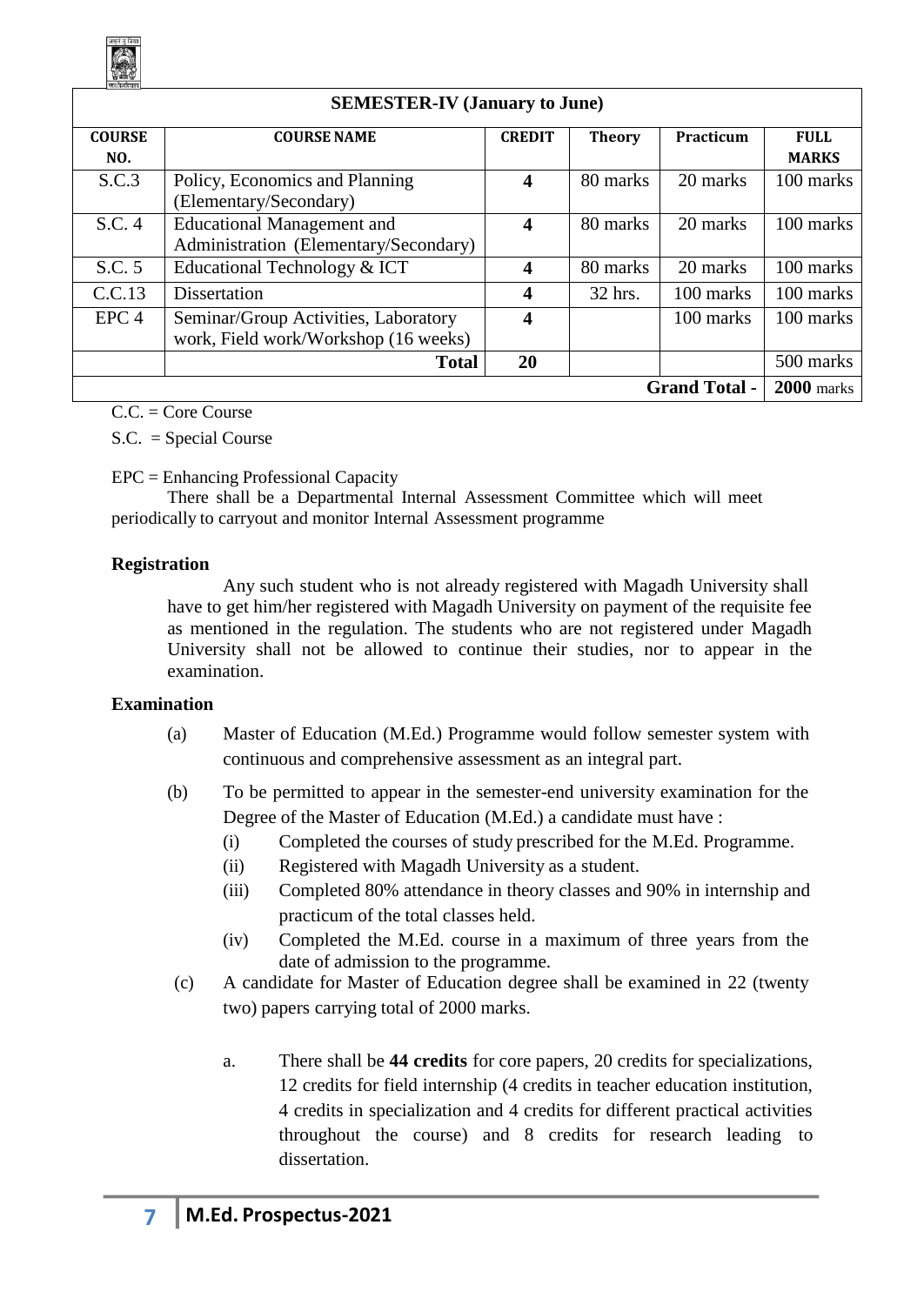

- b. Each credit in a taught course is credited to one hour of teaching or two hours of seminar/group work/laboratory work/field work/workshop per week for sixteen weeks.
- c. Among 13 core papers, 11 papers carrying 100 marks and 2 papers carrying 50 marks each.
- d. Among 4 EPC papers, one paper carrying 100 marks & 3 papers carrying 50 marks. All the 4 papers will be evaluated internally by the examiners appointed by the university.
- e. There are 5 special papers each carrying 100 marks (80% marks for external and 20% marks for internal assessment)
- f. All the M.Ed. students are required to go for dissertation and internship as prescribed in the curriculum. The weightage of internal assessment for engagement with the field shall be 100 percent.
- g. Total dissertation will be carrying 200 marks.

#### **Conduct of Examination and Moderation of Results**

- a. In order to pass Master of Education examination a candidate shall have to obtain at least 45% marks in each theory paper and 50% marks in each practicum paper/activity separately. A candidate not securing the above qualifying marks shall be declared as fail.
- b. The name of successful candidates shall be arranged in order of merit as follows:

| PERCENTAGE OF MARKS | <b>GRADE</b>           |
|---------------------|------------------------|
| 86 & Above          | <b>O</b> (Outstanding) |
| 76 to 85            | $A+$ (Excellent)       |
| 66 to 75            | A (Very Good)          |
| 56 to 65            | $\mathbf{B}$ (Good)    |
| 45 to 55            | $C$ (Average)          |
| Less than 45        | $\bf{D}$ (Fail)        |

#### **Award of Degree**

Those who complete the programme successfully shall be awarded Master of Education degree by Magadh University, Bodhgaya in prescribed format specifying the Class/Division/Grade in which he/she was placed.

#### **Admission and Selection Procedure**

a. The selection of candidates for admission to the Master of Education programme (M.Ed.) in Regular mode will be made on the basis of merit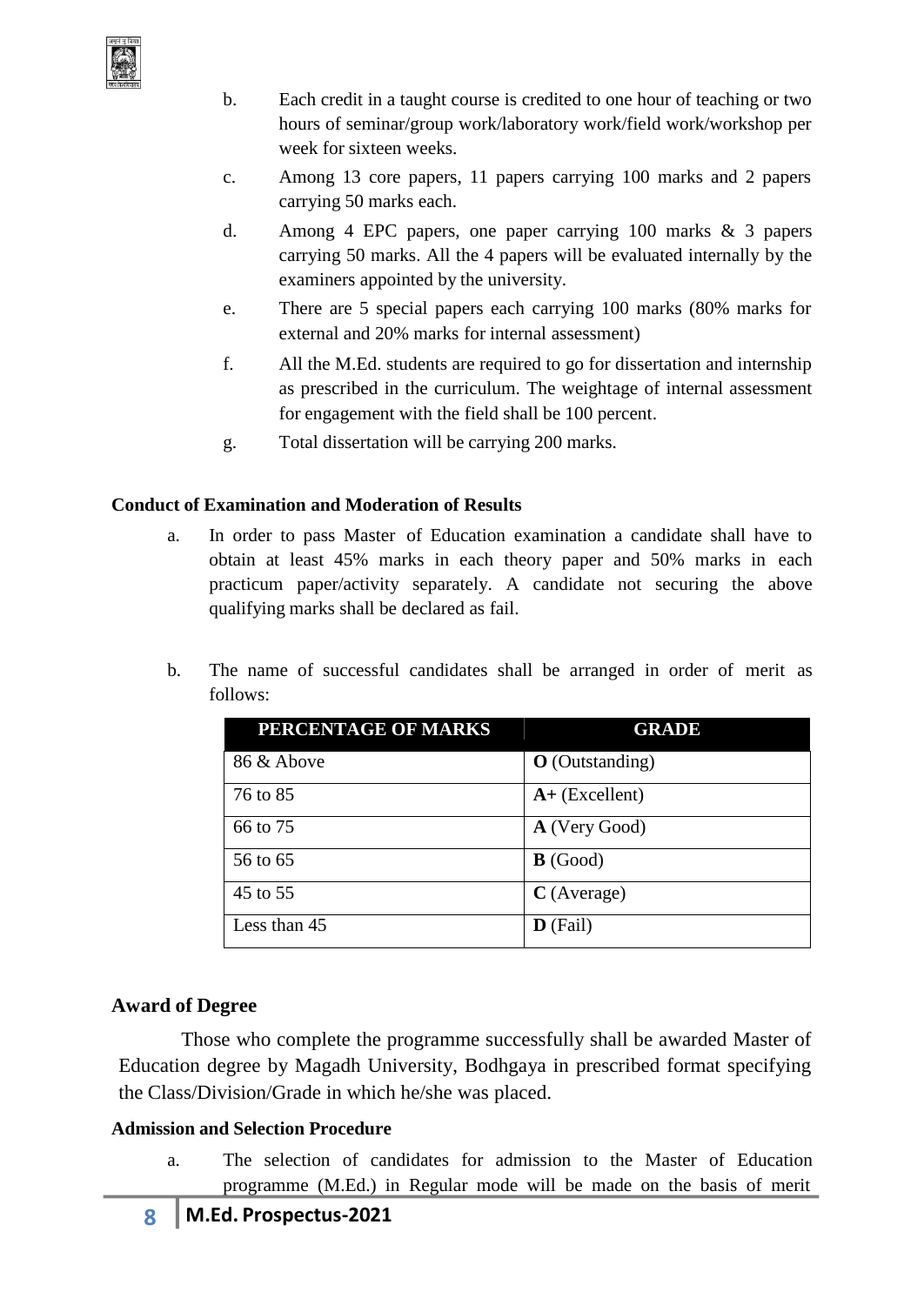

obtained in M.Ed. entrance test/marks merit basis scored in B.Ed. (whichever applied at the time of pandemic) conducted by Magadh University/concerned Department.

- b. The fee for application form for admission shall be Rs. 1000/- for General and Others & Rs. 500/- for SC/ST/PH candidates. The Entrance Test fee may be revised by the competent authority as and when required.
- c. To qualify for admission to M.Ed. course, a candidate must obtain minimum of 50% marks at the entrance test held for the purpose provided that the said minimum marks may be suitably lowered by the Vice-Chancellor, if all the seats are not filled up.
- d. Admission shall be made strictly in order of merit i.e. percentage of marks secured by the candidate at the M.Ed. entrance test held for the purpose.
- e. Reservation of seats for the candidates of reserved categories shall be as per State Government's rules/M.U. rules for admission.
- f. There of 3% seats will be reserved for Person with Disability (PWD) candidates i.e. Visually Impaired (1%), Hearing Impaired (1%) & Orthopedically Handicapped (1%). These 3% seats are within the intake limit: Percentage of disability will be taken into consideration at the time of selection. The 3% seats of PWD candidates will be filled-up within the seat limit fixed for that particular category to which the PWD candidates belong to.
- g. Appearance in the entrance test is mandatory. The reserved category candidates shall have to submit a copy of the certificate mentioning that the candidate belongs to a particular reserved category from the competent officer/authority.
- h. Date of M.Ed. Entrance Test will be announced by the University/Department and merit list will also be prepared by the University/Department.
- i. After providing the opportunity for admission to the candidates having descending orders of merit of lower qualification as to marks obtained fixed by Magadh University, if the reservation percentage of any reserved category is not filled-up shall be exchanged as per State Govt. rules. Even seats left unfilled in any of the categories shall be filled up by admitting applicant from the merit list of general category keeping in mind the financial loss in the selffinance scheme.
- j. If at any time it is found that candidate has furnished any false information, his/her candidature shall be cancelled immediately and the deposited fee shall be forfeited and suitable legal action may be initiated.
- k. The university shall reserve the right to take any decision in all matters of admission and it shall be final.
- l. No applicant shall be admitted, who in the opinion of Vice-Chancellor, should not be admitted in the best interest of the university.